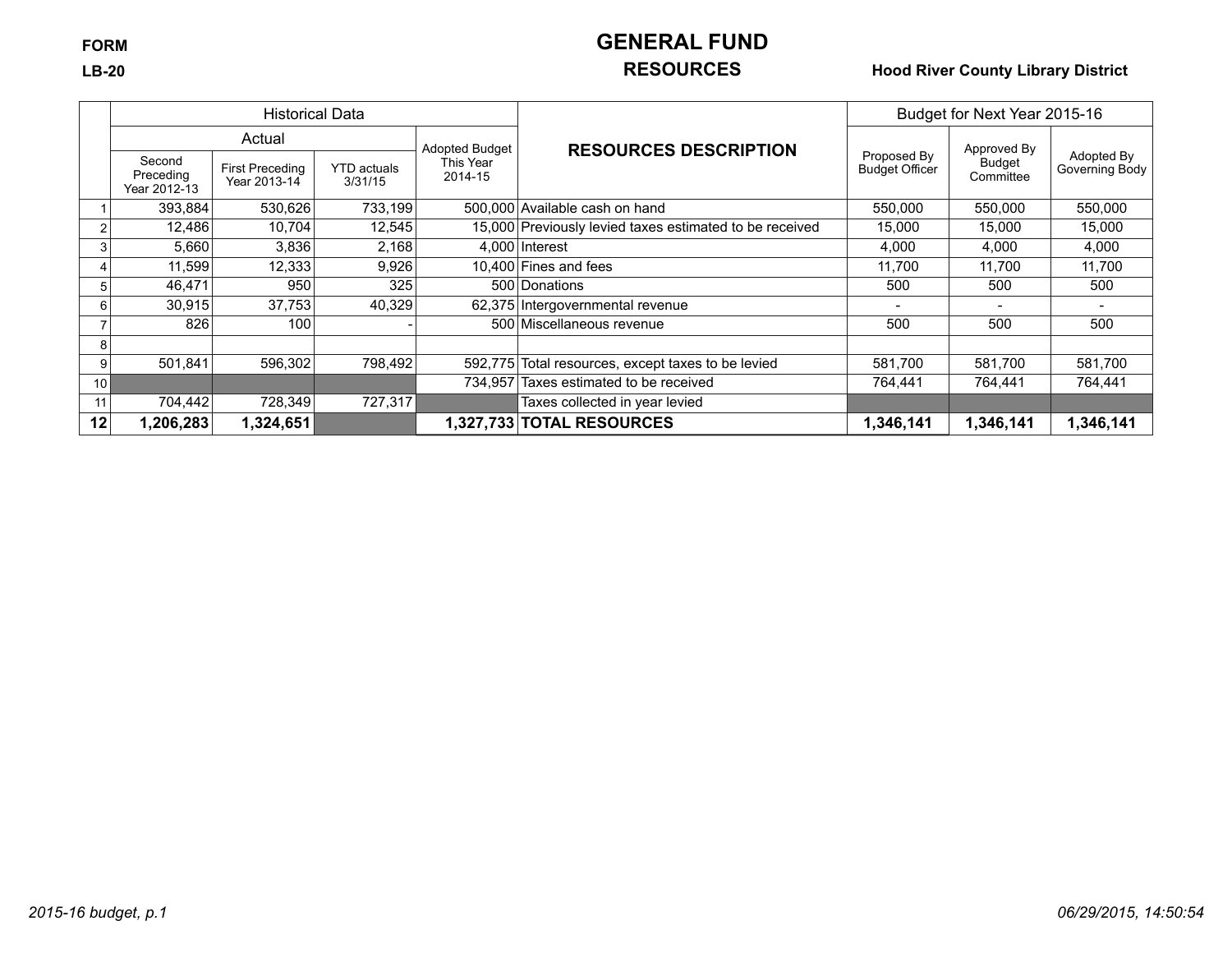# **FORM GENERAL FUND**

### **LB-31 Requirements Hood River County Library District**

|                |                                  |                                        | <b>Historical Data</b>  |                       |                                       | Budget for Next Year 2015-16         |                                        |                              |
|----------------|----------------------------------|----------------------------------------|-------------------------|-----------------------|---------------------------------------|--------------------------------------|----------------------------------------|------------------------------|
|                |                                  | Actual                                 |                         | <b>Adopted Budget</b> | <b>REQUIREMENTS DESCRIPTION</b>       |                                      |                                        |                              |
|                | Second Preceding<br>Year 2012-13 | <b>First Preceding</b><br>Year 2013-14 | <b>YTD</b><br>3/31/2015 | This Year<br>2014-15  |                                       | Proposed by<br><b>Budget Officer</b> | Approved by<br><b>Budget Committee</b> | Adopted by<br>Governing Body |
|                |                                  |                                        |                         |                       | <b>PERSONAL SERVICES</b>              |                                      |                                        |                              |
| $\overline{c}$ |                                  |                                        |                         |                       | <b>Salaries</b>                       |                                      |                                        |                              |
| 3              |                                  | 2,925                                  | 5,158                   |                       | 9,473 Library Clerk I                 | 5,494                                | 5,494                                  | 5,494                        |
| 4              | 60,246                           | 49,486                                 | 33,306                  |                       | 62,803 Library Clerk II               | 81,631                               | 81,631                                 | 81,631                       |
| 5              | 33,906                           | 65,559                                 | 60,490                  |                       | 74,608 Library Assistant I            | 78,443                               | 78,443                                 | 78,443                       |
| 6              | 52,768                           | 95,900                                 | 51,181                  |                       | 67,633 Library Assistant II           | 75,470                               | 75,470                                 | 75,470                       |
|                | 52,886                           | 24,536                                 | 47,225                  |                       | 68.787 Librarian I                    | 30,261                               | 30,261                                 | 30,261                       |
| 8              | 29,277                           | 36,085                                 | 36,783                  |                       | 49.334 Librarian II                   | 51,076                               | 51,076                                 | 51,076                       |
| 9              | 61,022                           | 62,915                                 | 48,786                  |                       | 65,296 Library Director               | 72,643                               | 72,643                                 | 72,643                       |
| 10             | 290,105                          | 337,405                                | 282,928                 |                       | 397,934 Total Salaries                | 395,019                              | 395.019                                | 395,019                      |
| 11             |                                  |                                        |                         |                       |                                       |                                      |                                        |                              |
| 12             |                                  |                                        |                         |                       | <b>Benefits</b>                       |                                      |                                        |                              |
| 13             | 17,006                           | 22,072                                 | 20,897                  |                       | 29,309 Retirement                     | 27,710                               | 27,710                                 | 27,710                       |
| 14             | 22,193                           | 25,812                                 | 21,604                  | 29,113 FICA           |                                       | 30,219                               | 30,219                                 | 30,219                       |
| 15             | 265                              | 2,520                                  | 140                     |                       | 1,200 Workers' compensation insurance | 1,200                                | 1,200                                  | 1,200                        |
| 16             | 57,593                           | 53,303                                 | 48,462                  |                       | 96,000 Health insurance               | 60,125                               | 60,125                                 | 60,125                       |
| 17             | 9,575                            | 6,375                                  | 4,541                   |                       | 6,850 Unemployment insurance          | 7,110                                | 7,110                                  | 7,110                        |
| 18             | 106,632                          | 110,082                                | 95,644                  |                       | 162,472 Total benefits                | 126,365                              | 126,365                                | 126,365                      |
| 19             |                                  |                                        |                         |                       |                                       |                                      |                                        |                              |
| 20             | 396,737                          | 447,487                                | 378,572                 |                       | 560,406 TOTAL PERSONAL SERVICES       | 521,383                              | 521,383                                | 521,383                      |
| 21             |                                  |                                        |                         |                       |                                       |                                      |                                        |                              |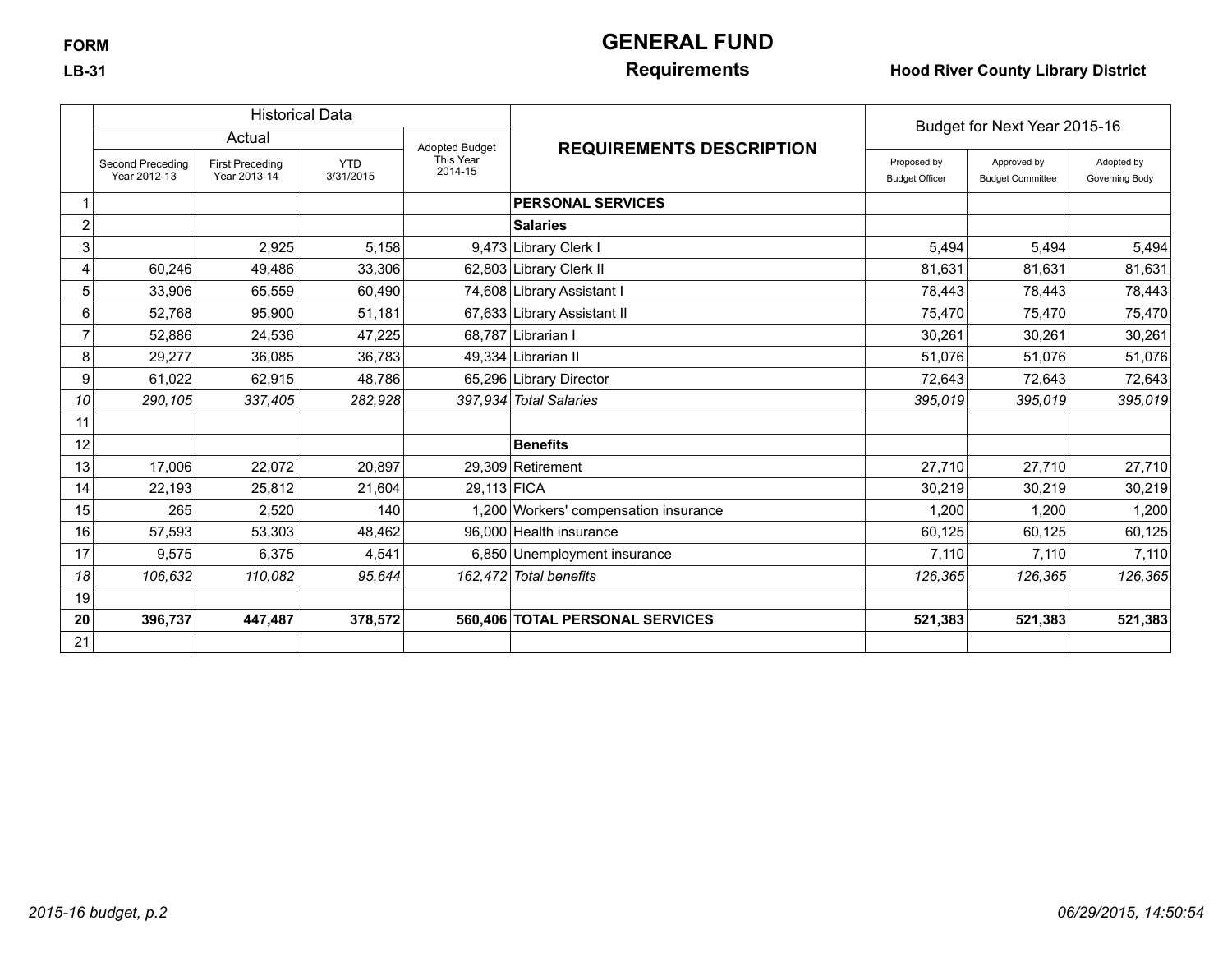| 22 |        |        |        | <b>MATERIALS AND SERVICES</b>          |        |        |        |
|----|--------|--------|--------|----------------------------------------|--------|--------|--------|
| 23 | 75     | 183    | 175    | 200 Bank charges                       | 300    | 300    | 300    |
| 24 | 3,700  | 3,700  | 3,700  | 8,100 Building rental                  | 8,100  | 8,100  | 8,100  |
| 25 | 14,389 | 24,028 | 19,070 | 20,000 Building maintenance            | 15,000 | 15,000 | 15,000 |
| 26 |        |        |        | <b>HVAC</b>                            | 6,000  | 6,000  | 6,000  |
| 27 |        |        |        | Elevator                               | 2,100  | 2,100  | 2,100  |
| 28 | 7,378  | 8,878  | 8,110  | 9,600 Telecommunications               |        |        |        |
| 29 |        |        |        | Telephone                              | 5,340  | 5,340  | 5,340  |
| 30 |        |        |        | Internet                               | 5,400  | 5,400  | 5,400  |
| 31 | 69,333 | 70,508 | 46,664 | 63,000 Collection development          | 70,000 | 70,000 | 70,000 |
| 32 | 13,375 | 10,104 | 4,445  | 11,000 Technology                      | 10,000 | 10,000 | 10,000 |
| 33 | 23,315 | 25,025 | 12,260 | 22,400 Accounting and auditing         | 22,200 | 22,200 | 22,200 |
| 34 |        |        | 1,430  | 1,000 Courier                          | 3,000  | 3,000  | 3,000  |
| 35 | 20,707 | 20,711 | 15,507 | 21,693 Custodial services              | 21,000 | 21,000 | 21,000 |
| 36 | 3,574  | 1,697  | 5,867  | 4,000 Technical services               | 4,000  | 4,000  | 4,000  |
| 37 | 10,500 | 4,200  | 10,500 | 11,500 Library consortium              | 12,000 | 12,000 | 12,000 |
| 38 | 1,019  | 1,012  | 754    | 1,250 Copiers                          | 1,100  | 1,100  | 1,100  |
| 39 | 2,416  |        |        | 3,000 Elections                        |        |        |        |
| 40 | 5,659  | 6,682  | 2,599  | 3,000 Furniture and equipment          | 5,000  | 5,000  | 5,000  |
| 41 | 3,237  | 3,497  | 3,872  | 4,000 Property and liability insurance | 4,000  | 4,000  | 4,000  |
| 42 | 1,917  | 3,072  | 10,831 | 8,000 Georgiana Smith Memorial Gardens | 20,000 | 20,000 | 20,000 |
| 43 | 1,813  | 3,587  | 1,475  | 2,500 Legal Services                   | 2,500  | 2,500  | 2,500  |
| 44 |        |        |        | Professional services                  | 15,000 | 15,000 | 15,000 |
| 45 | 2,824  | 3,286  | 2,372  | 3,500 Membership dues                  | 3,500  | 3,500  | 3,500  |
| 46 | 336    | 700    | 404    | 1,000 Miscellaneous                    | 1,000  | 1,000  | 1,000  |
| 47 | 1,307  | 693    | 660    | 1,500 Postage/freight                  | 1,000  | 1,000  | 1,000  |
| 48 | 568    | 1,056  | 556    | 1,000 Printing                         | 1,000  | 1,000  | 1,000  |
| 49 | 6,213  | 15,715 | 9,988  | 25,000 Programs                        | 25,000 | 25,000 | 25,000 |
| 50 | 855    | 1,095  | 523    | 1,000 Advertising                      | 1,000  | 1,000  | 1,000  |
| 51 | 4,867  |        |        | Supplies, programs                     |        |        |        |
| 52 | 16,369 | 24,750 | 13,320 | 17,500 Office supplies                 | 17,000 | 17,000 | 17,000 |
| 53 | 2,957  | 4,087  | 3,842  | $4,000$ Travel                         | 5,000  | 5,000  | 5,000  |
| 54 | 1,837  | 1,337  | 904    | $2,000$ Training                       | 2,000  | 2,000  | 2,000  |
| 55 |        | 461    | 764    | 1,000 Board development                | 1,000  | 1,000  | 1,000  |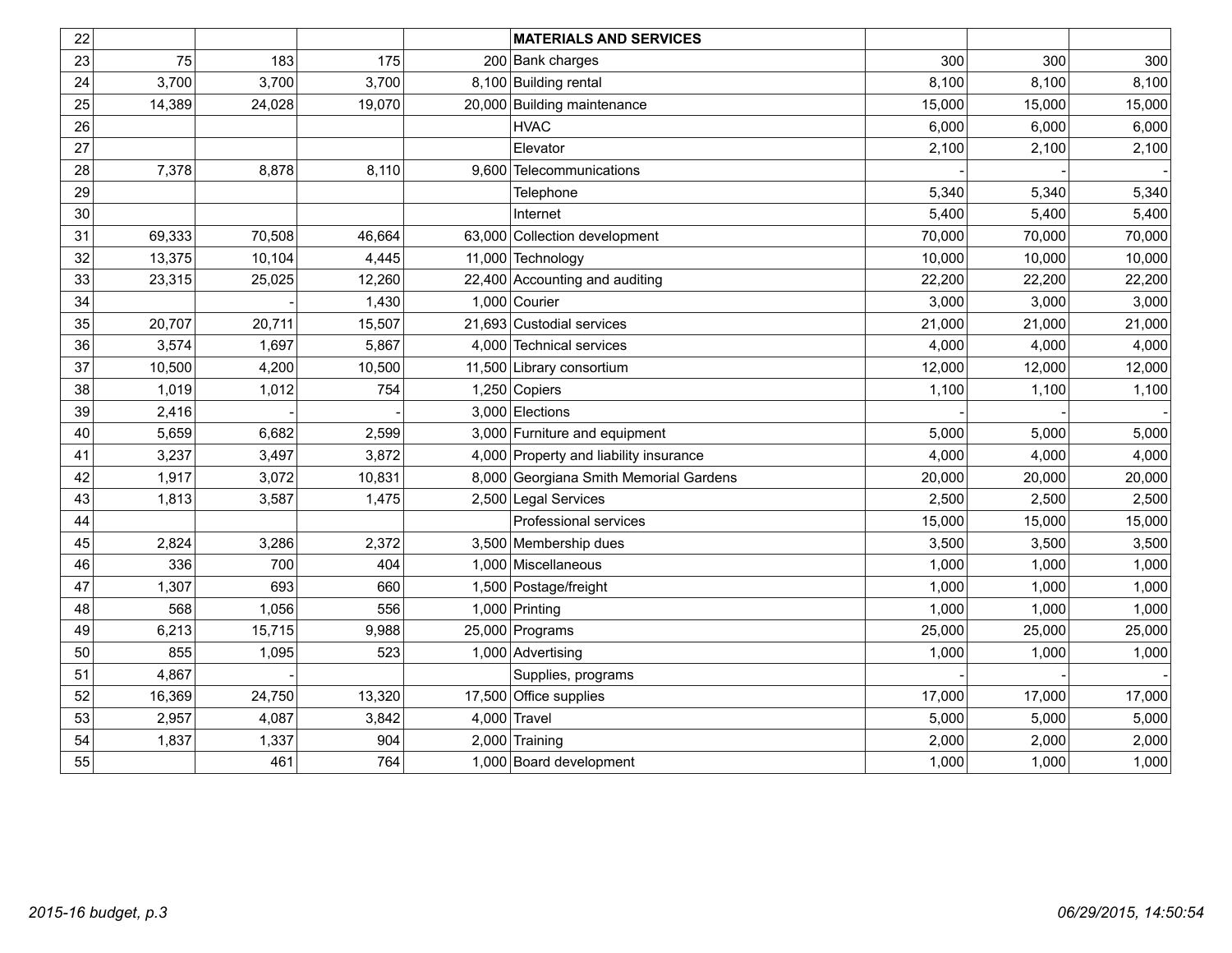| 56 | 33,380    | 33,718    | 28,631  |           | 38,725 Utilities                           |           |           |           |
|----|-----------|-----------|---------|-----------|--------------------------------------------|-----------|-----------|-----------|
| 57 |           |           |         |           | Electricity                                | 20,500    | 20,500    | 20,500    |
| 58 |           |           |         |           | Garbage                                    | 1,500     | 1,500     | 1,500     |
| 59 |           |           |         |           | Natural gas                                | 11,500    | 11,500    | 11,500    |
| 60 |           |           |         |           | Water and sewer (building)                 | 4,400     | 4,400     | 4,400     |
| 61 |           |           |         |           |                                            |           |           |           |
| 62 | 253,920   | 273,782   | 209,223 |           | 290,468 TOTAL MATERIALS & SERVICES         | 327,440   | 327,440   | 327,440   |
| 63 |           |           |         |           |                                            |           |           |           |
| 64 | 25,000    | 25,000    | 50,000  |           | 50,000 TRANSFER TO CAPITAL RESERVE         | 50,000    | 50,000    | 50,000    |
| 65 |           |           |         |           |                                            |           |           |           |
| 66 |           |           |         |           | 100,000 CONTINGENCY                        | 90,000    | 90,000    | 90,000    |
| 67 |           |           |         |           |                                            |           |           |           |
| 68 | 675,657   | 746,269   | 637,795 | 1,000,873 | <b>Total expenditures</b>                  | 988,823   | 988,823   | 988,823   |
| 69 |           |           |         |           |                                            |           |           |           |
| 70 |           |           |         |           | <b>Vacation Reserve</b>                    | 10,000    | 10,000    | 10,000    |
| 71 | 530,626   | 578,382   |         |           | Ending Balance (Prior Years)               |           |           |           |
| 72 |           |           |         |           | 326,860 UNAPPROPRIATED ENDING FUND BALANCE | 347,318   | 347,318   | 347,318   |
| 73 | 1,206,283 | 1,324,651 |         |           | 1,327,733 TOTAL REQUIREMENTS               | 1,346,141 | 1,346,141 | 1,346,141 |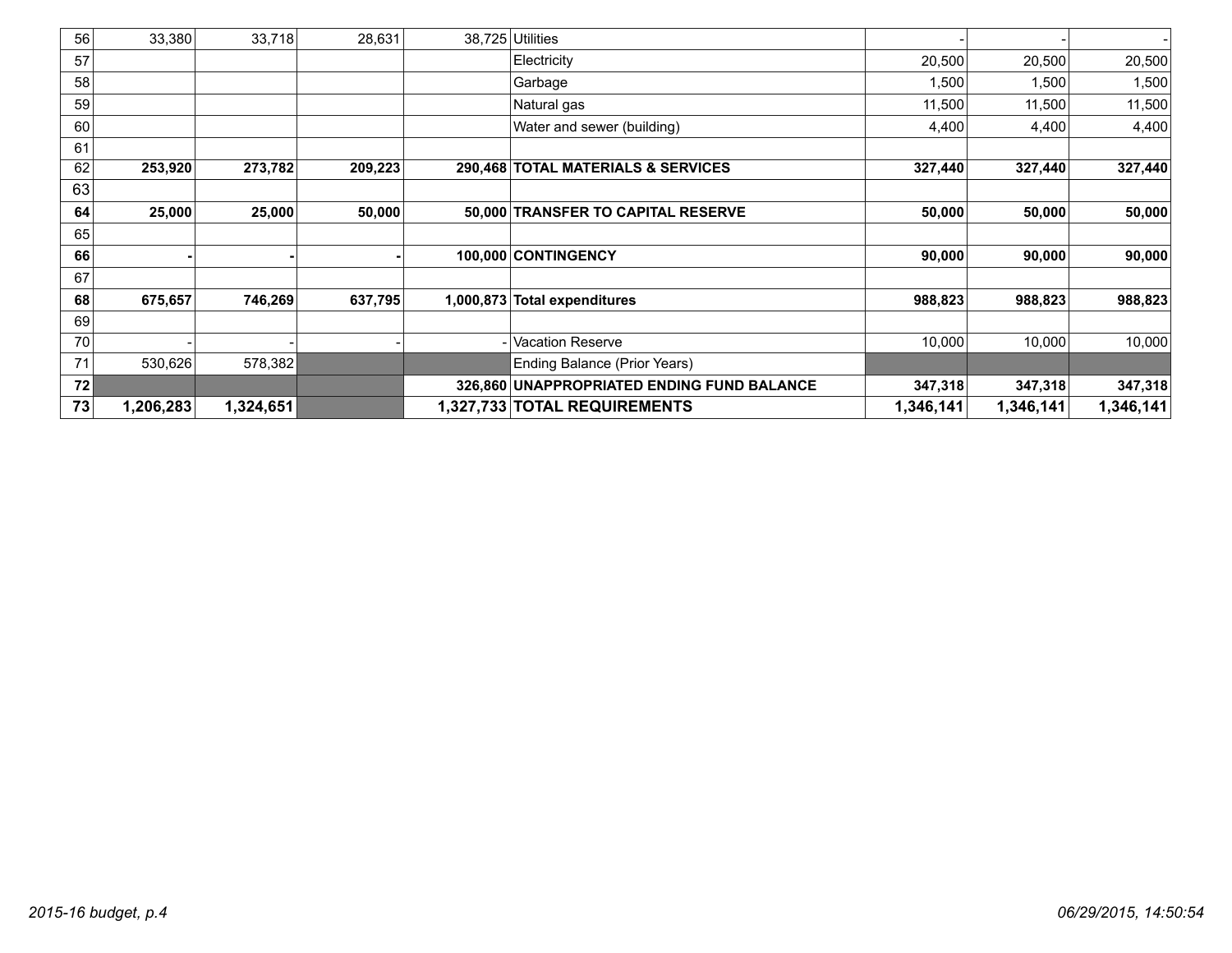#### **LB-11 Resources and Requirements**

Fund review year: 2021

This fund is authorized and established by Resolution No. 2013-14.008 on May 20, 2014, for the following specified purposes: capital outlay for land acquisition, building construction/improvements, installation and repair of major building systems, and depreciable equipment.

**Hood River County Library District**

|    |                  | <b>Historical Data</b> |            |                       |                                        | Budget for Next Year 2015-16 |                         |                |
|----|------------------|------------------------|------------|-----------------------|----------------------------------------|------------------------------|-------------------------|----------------|
|    |                  | Actual                 |            | <b>Adopted Budget</b> | <b>REQUIREMENTS DESCRIPTION</b>        |                              |                         |                |
|    | Second Preceding | <b>First Preceding</b> | <b>YTD</b> | This Year             |                                        | Proposed by                  | Approved by             | Adopted by     |
|    | Year 2012-13     | Year 2013-14           | 3/31/2015  | 2014-15               |                                        | <b>Budget Officer</b>        | <b>Budget Committee</b> | Governing Body |
|    |                  |                        |            |                       | <b>RESOURCES</b>                       |                              |                         |                |
| 2  | 30,135           | 55,426                 | 98,301     |                       | 58,000 Cash on hand                    | 78,301                       | 78.301                  | 78,301         |
| 3  | 291              | 475                    | 273        |                       | 400 Interest                           | 400                          | 400                     | 400            |
|    | 25,000           | 25,000                 | 50.000     |                       | 50.000 Transfer from General Fund      | 50.000                       | 50.000                  | 50,000         |
| 5  |                  |                        |            |                       |                                        |                              |                         |                |
| 6  | 55,426           | 80,901                 | 148,574    |                       | 108,400 TOTAL RESOURCES                | 128,701                      | 128,701                 | 128,701        |
|    |                  |                        |            |                       |                                        |                              |                         |                |
| 8  |                  |                        |            |                       | <b>REQUIREMENTS</b>                    |                              |                         |                |
| 9  |                  | 23,328                 | 9,545      |                       | 60,000 Capital outlay                  | 50,000                       | 50,000                  | 50,000         |
| 10 |                  |                        |            |                       |                                        |                              |                         |                |
| 11 | 55,426           | 57,573                 |            |                       | Ending balance (prior years)           |                              |                         |                |
| 12 |                  |                        |            |                       | 48,400 RESERVED FOR FUTURE EXPENDITURE | 78,701                       | 78,701                  | 78,701         |
| 13 | 55,426           | 80,901                 |            |                       | 108,400 TOTAL REQUIREMENTS             | 128,701                      | 128,701                 | 128,701        |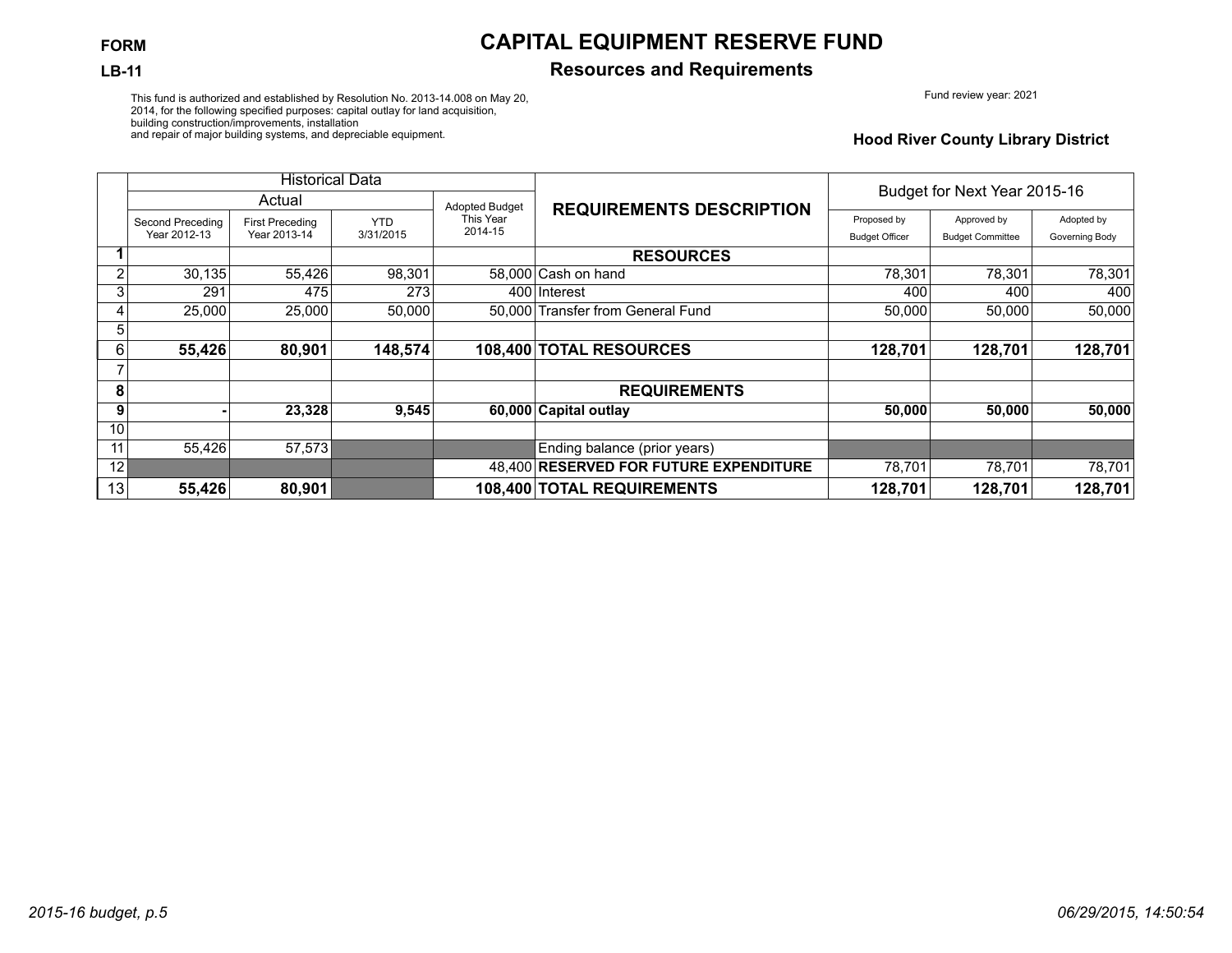# **FORM GRANTS FUND**

# **LB-10 Resources and Requirements Hood River County Library District**

|                |                                  | <b>Historical Data</b>                 |                         |                       |                                         |                                      |                                        |                              |
|----------------|----------------------------------|----------------------------------------|-------------------------|-----------------------|-----------------------------------------|--------------------------------------|----------------------------------------|------------------------------|
|                |                                  | Actual                                 |                         | <b>Adopted Budget</b> |                                         |                                      | Budget for Next Year 2015-16           |                              |
|                | Second Preceding<br>Year 2012-13 | <b>First Preceding</b><br>Year 2013-14 | <b>YTD</b><br>3/31/2015 | This Year<br>2014-15  | <b>REQUIREMENTS DESCRIPTION</b>         | Proposed by<br><b>Budget Officer</b> | Approved by<br><b>Budget Committee</b> | Adopted by<br>Governing Body |
| 1              |                                  |                                        |                         |                       | <b>RESOURCES</b>                        |                                      |                                        |                              |
| $\overline{2}$ | 2,443                            | 25,523                                 | 42,444                  |                       | 8,440 Cash on hand                      | 35,000                               | 35,000                                 | 35,000                       |
| 3              | 30,314                           | 23,021                                 | 23,331                  |                       | 243,000 Grants (specific purposes)      | 250,000                              | 250,000                                | 250,000                      |
| 4              |                                  | 10,449                                 | 8,350                   |                       | 10,000 Friends of the Library donations | 10,000                               | 10,000                                 | 10,000                       |
| 5              |                                  | 20,000                                 | 40,000                  |                       | 40,000 Library Foundation donations     | 15,000                               | 15,000                                 | 15,000                       |
| 6              |                                  |                                        |                         |                       | 1,000 Pat Hazelhurst Fund donations     | 1,000                                | 1,000                                  | 1,000                        |
| $\overline{7}$ |                                  |                                        |                         |                       |                                         |                                      |                                        |                              |
| 8              | 32,757                           | 78,993                                 | 114,125                 |                       | 302,440 TOTAL RESOURCES                 | 311,000                              | 311,000                                | 311,000                      |
| 9              |                                  |                                        |                         |                       |                                         |                                      |                                        |                              |
| 10             |                                  |                                        |                         |                       | <b>REQUIREMENTS</b>                     |                                      |                                        |                              |
| 11             |                                  |                                        |                         |                       | <b>Personal services</b>                |                                      |                                        |                              |
| 12             |                                  |                                        |                         |                       | <b>Salaries</b>                         |                                      |                                        |                              |
| 13             |                                  | 2,636                                  | 11,351                  |                       | 17,376 Library Assistant II             | 12,239                               | 12,239                                 | 12,239                       |
| 14             |                                  |                                        |                         |                       |                                         |                                      |                                        |                              |
| 15             |                                  | 1,320                                  | 5,270                   |                       | <b>Benefits</b>                         |                                      |                                        |                              |
| 16             |                                  |                                        |                         |                       | 1,564 Retirement                        | 1,102                                | 1,102                                  | 1,102                        |
| 17             |                                  |                                        |                         |                       | 6,000 Health insurance                  | 4,000                                | 4,000                                  | 4,000                        |
| 18             |                                  |                                        |                         |                       |                                         |                                      |                                        |                              |
| 19             |                                  |                                        |                         |                       | 3,128 Other personal services           |                                      |                                        |                              |
| 20             |                                  |                                        |                         |                       |                                         |                                      |                                        |                              |
| 21             |                                  | 3,956                                  | 16,621                  |                       | 28,068 Total personal services          | 17,340                               | 17,340                                 | 17,340                       |
| 22             |                                  |                                        |                         |                       |                                         |                                      |                                        |                              |
| 23             |                                  |                                        |                         |                       | <b>Materials and services</b>           |                                      |                                        |                              |
| 24             | 1,808                            | 23,247                                 | 14,221                  |                       | 20,000 Collection development           | 20,000                               | 20,000                                 | 20,000                       |
| 25             |                                  | 2,663                                  |                         |                       | Technology                              | 5,000                                | 5,000                                  | 5,000                        |
| 26             | 3,352                            | 8,031                                  | 5,152                   |                       | 10,000 Programs                         | 10,000                               | 10,000                                 | 10,000                       |
| 27             | 104                              |                                        |                         |                       | Travel                                  |                                      |                                        |                              |
| 28             |                                  | 6,319                                  | 1,294                   |                       | 10,000 Furniture and equipment          | 25,000                               | 25,000                                 | 25,000                       |
| 29             | 1,970                            | 562                                    | 4,798                   |                       | 5,000 Other materials and services      | 30,000                               | 30,000                                 | 30,000                       |
| 30             |                                  |                                        |                         |                       |                                         |                                      |                                        |                              |
| 31             | 7,234                            | 40,822                                 | 25,465                  |                       | 45,000 Total materials and services     | 90,000                               | 90,000                                 | 90,000                       |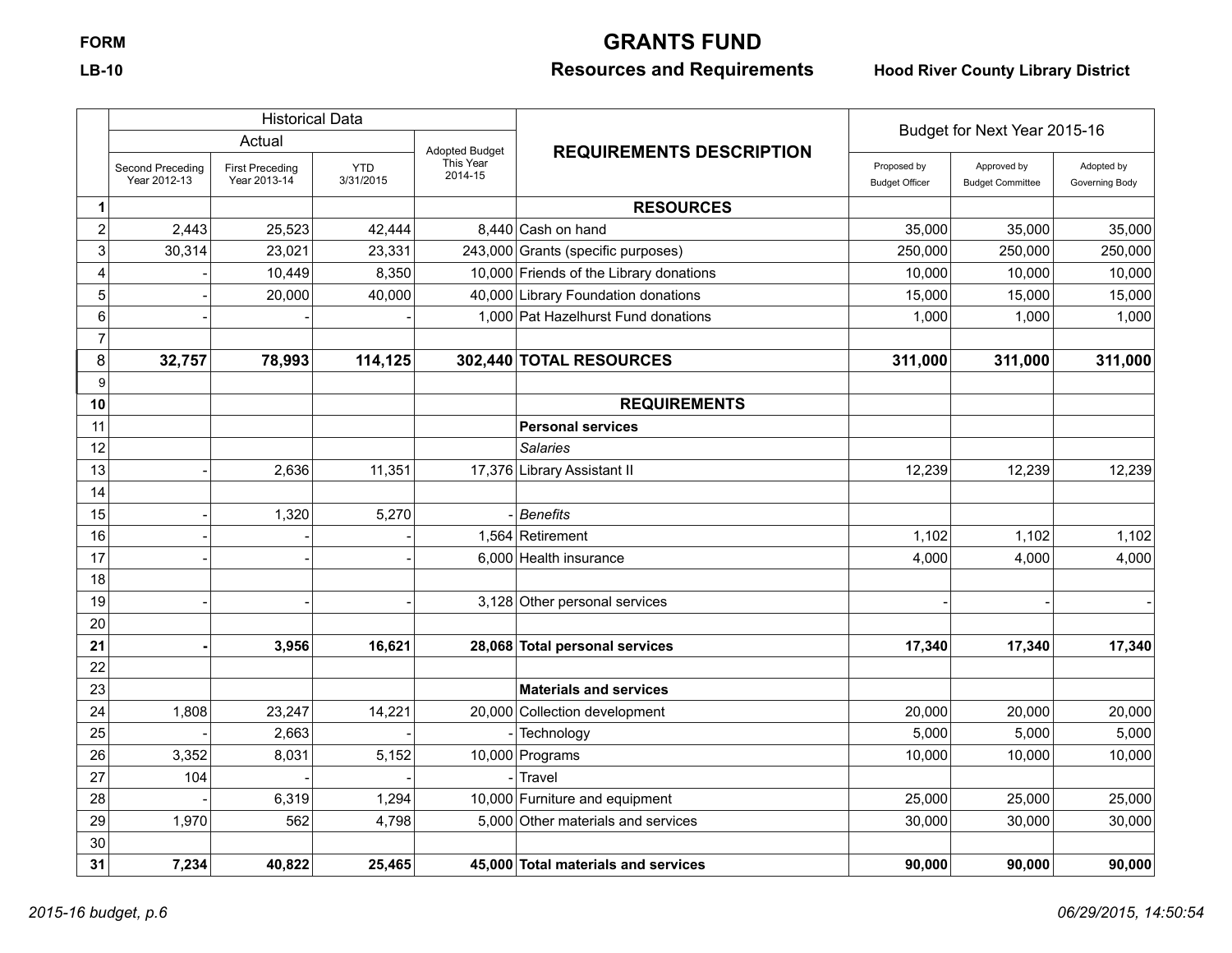| 32 <sub>1</sub> |        |        |  |                                          |         |         |         |
|-----------------|--------|--------|--|------------------------------------------|---------|---------|---------|
| 33              |        | 21.346 |  | 225,000 Capital outlay                   | 175.000 | 175.000 | 175,000 |
| 34              |        |        |  |                                          |         |         |         |
| 35              | 25.523 | 12.869 |  | Ending balance (prior years)             |         |         |         |
| 36              |        |        |  | 4,372 UNAPPROPRIATED ENDING FUND BALANCE | 28,660  | 28,660  | 28,660  |
| 37              | 32,757 | 78,993 |  | 302,440 TOTAL REQUIREMENTS               | 311,000 | 311,000 | 311,000 |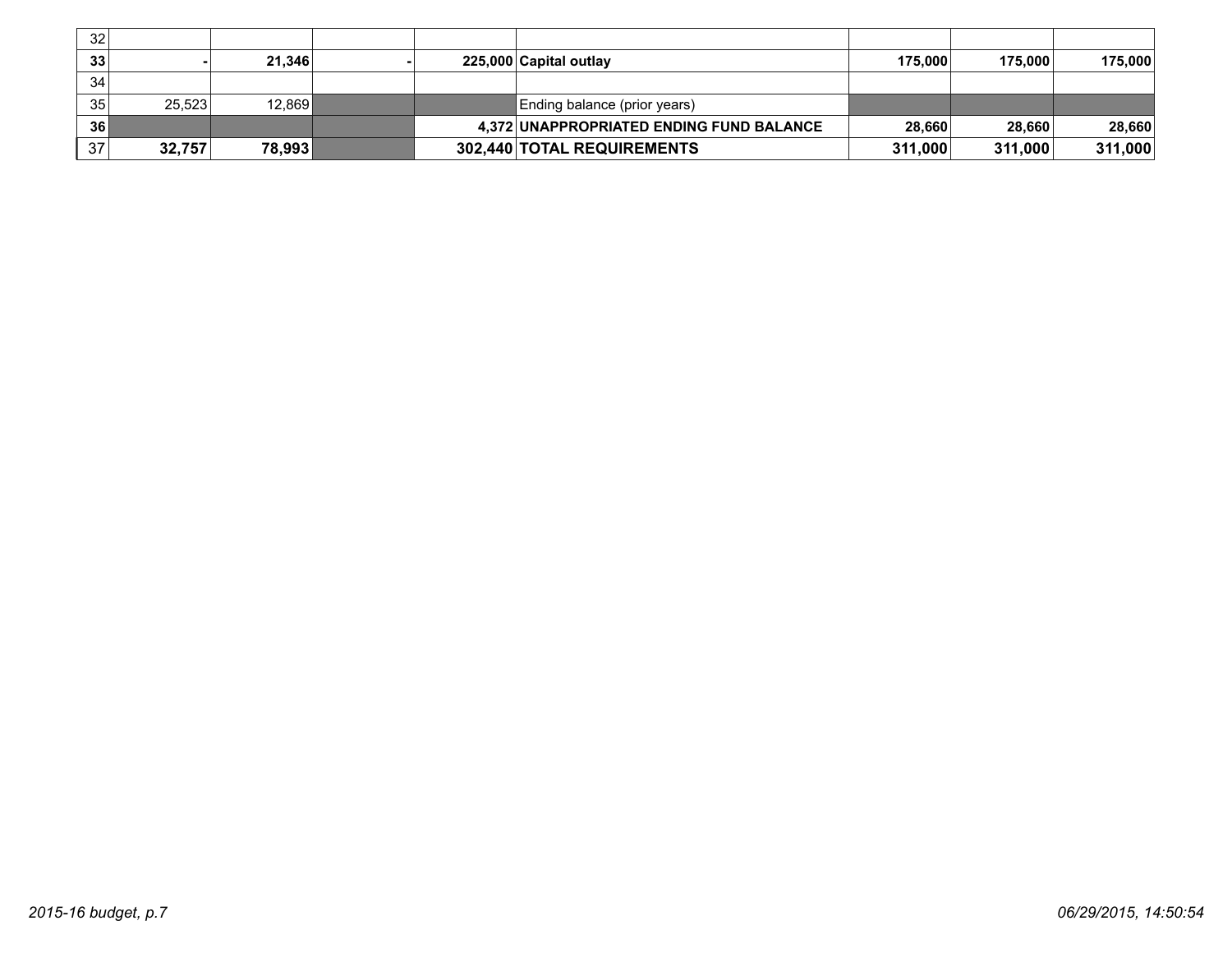# **FORM SAGE LIBRARY SYSTEM FUND**

# **LB-10 Resources and Requirements Hood River County Library District**

|                | <b>Historical Data</b>           |                                        |                         |                      |                                     | Budget for Next Year 2015-16         |                                        |                              |
|----------------|----------------------------------|----------------------------------------|-------------------------|----------------------|-------------------------------------|--------------------------------------|----------------------------------------|------------------------------|
|                |                                  | Actual                                 |                         | Adopted Budget       | <b>REQUIREMENTS DESCRIPTION</b>     |                                      |                                        |                              |
|                | Second Preceding<br>Year 2012-13 | <b>First Preceding</b><br>Year 2013-14 | <b>YTD</b><br>3/31/2015 | This Year<br>2014-15 |                                     | Proposed by<br><b>Budget Officer</b> | Approved by<br><b>Budget Committee</b> | Adopted by<br>Governing Body |
| 1              |                                  |                                        |                         |                      | <b>RESOURCES</b>                    |                                      |                                        |                              |
| $\overline{2}$ |                                  |                                        |                         |                      | Cash on hand                        |                                      |                                        |                              |
| 3              |                                  |                                        |                         |                      | Intergovernmental revenue           | 65,875                               | 65,875                                 | 65,875                       |
| 4              |                                  |                                        |                         |                      |                                     |                                      |                                        |                              |
| 5              |                                  |                                        |                         |                      | <b>TOTAL RESOURCES</b>              | 65,875                               | 65,875                                 | 65,875                       |
| 6              |                                  |                                        |                         |                      |                                     |                                      |                                        |                              |
| 7              |                                  |                                        |                         |                      | <b>REQUIREMENTS</b>                 |                                      |                                        |                              |
| 8              |                                  |                                        |                         |                      | <b>Personal Services</b>            |                                      |                                        |                              |
| 9              |                                  |                                        |                         |                      | <b>Salaries</b>                     |                                      |                                        |                              |
| 10             |                                  |                                        |                         |                      | Librarian I                         | 40,953                               | 40,953                                 | 40,953                       |
| 11             |                                  |                                        |                         |                      |                                     |                                      |                                        |                              |
| 12             |                                  |                                        |                         |                      | <b>Benefits</b>                     |                                      |                                        |                              |
| 13             |                                  |                                        |                         |                      | Retirement                          | 3,686                                | 3,686                                  | 3,686                        |
| 14             |                                  |                                        |                         |                      | <b>FICA</b>                         | 3,133                                | 3,133                                  | 3,133                        |
| 15             |                                  |                                        |                         |                      | Workers' compensation insurance     | 66                                   | 66                                     | 66                           |
| 16             |                                  |                                        |                         |                      | Health insurance                    | 6,000                                | 6,000                                  | 6,000                        |
| 17             |                                  |                                        |                         |                      | Unemployment insurance              | 737                                  | 737                                    | 737                          |
| 18             |                                  |                                        |                         |                      |                                     |                                      |                                        |                              |
| 19             |                                  |                                        |                         |                      | <b>Total personal services</b>      | 54,575                               | 54,575                                 | 54,575                       |
| 20             |                                  |                                        |                         |                      |                                     |                                      |                                        |                              |
| 21             |                                  |                                        |                         |                      | <b>Materials and services</b>       |                                      |                                        |                              |
| 22             |                                  |                                        |                         |                      | Membership dues                     | 300                                  | 300                                    | 300                          |
| 23             |                                  |                                        |                         |                      | Travel                              | 3,000                                | 3,000                                  | 3,000                        |
| 24             |                                  |                                        |                         |                      | Training                            | 1,000                                | 1,000                                  | 1,000                        |
| 25             |                                  |                                        |                         |                      | Other materials and services        | 2,000                                | 2,000                                  | 2,000                        |
| 26             |                                  |                                        |                         |                      |                                     |                                      |                                        |                              |
| 27             |                                  |                                        |                         |                      | <b>Total materials and services</b> | 6,300                                | 6,300                                  | 6,300                        |
| 28             |                                  |                                        |                         |                      |                                     |                                      |                                        |                              |